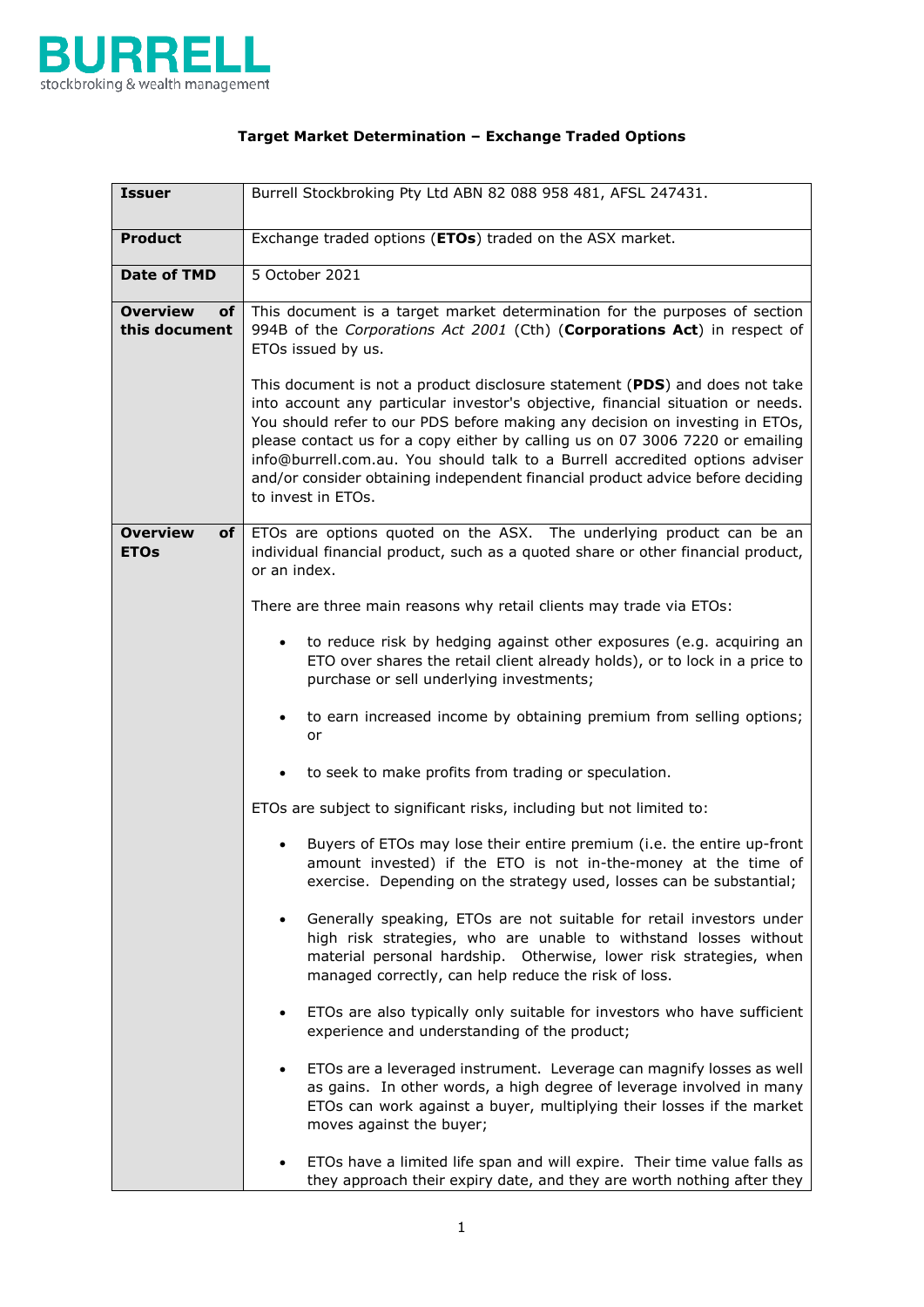

|                                                             | expire (if unexercised). Accordingly, buyers of ETOs should actively<br>manage their open positions, particularly as expiry dates approach;                                                                                                                                                                                                                                                    |
|-------------------------------------------------------------|------------------------------------------------------------------------------------------------------------------------------------------------------------------------------------------------------------------------------------------------------------------------------------------------------------------------------------------------------------------------------------------------|
|                                                             | Sellers of options (and buyers of low exercise price options (LEPOs))<br>$\bullet$<br>are exposed to potential margin calls, which may require cash or other<br>assets to be lodged at short notice; and                                                                                                                                                                                       |
|                                                             | Sellers of uncovered ETOs are exposed to potential material risk,<br>$\bullet$<br>including material losses for sellers of uncovered put options and<br>potentially unlimited losses for sellers of uncovered call options.                                                                                                                                                                    |
|                                                             | It should also be noted that under the ASX Clear Operating Rules (Rules)<br>(paragraph 5.3 of Schedule 5), a client wishing to trade in ETOs is required to<br>acknowledge that:                                                                                                                                                                                                               |
|                                                             | they have read and understood the documents (if any) given to them<br>$\bullet$<br>under Rule 7.1.1(b) of the Rules;<br>dealing in derivatives incurs a risk of loss as well as a potential for<br>$\bullet$<br>profit; and<br>they have given consideration to their objectives, financial situation<br>$\bullet$<br>and needs and formed the opinion that dealing in derivatives is suitable |
|                                                             | for their purposes.                                                                                                                                                                                                                                                                                                                                                                            |
| clients<br>Retail<br>whom<br>for                            | ETOs will generally not be suitable for retail clients outside the target market.<br>Potential categories would include:                                                                                                                                                                                                                                                                       |
| <b>ETOs</b><br>are<br>unsuitable                            | Retail clients who do not understand the risks of ETOs as applicable to<br>$\bullet$<br>their proposed trading; and                                                                                                                                                                                                                                                                            |
|                                                             | Retail clients who cannot bear the consequences of potential losses<br>$\bullet$<br>without material impact on their standard of living.                                                                                                                                                                                                                                                       |
| <b>Target Market</b><br>for<br><b>ETOs</b><br>(s994B(5)(b)) | Given the diverse nature of different ETO strategies, we consider that the target<br>market for ETOs is a retail client that falls within one (or more) of the below<br>categories, noting there may also be some overlap between categories:                                                                                                                                                  |
|                                                             | High Risk Tolerance Investors - retail clients seeking to make<br>profit via trading or speculation in ETOs;                                                                                                                                                                                                                                                                                   |
|                                                             | Risk Mitigation Investors - retail clients seeking to hedge potential<br>$\bullet$<br>risk from other investments or exposures, or lock in a price to<br>purchase or sell underlying investments; and                                                                                                                                                                                          |
|                                                             | <b>Premium Generation Investors</b> - retail clients seeking to earn<br>$\bullet$<br>income by selling options covered by holdings of underlying assets.                                                                                                                                                                                                                                       |
|                                                             | Note it is not necessary for a client to fall within all three categories; it is<br>sufficient for a retail client to fall within one of the above categories to be<br>within the target market for ETOs.                                                                                                                                                                                      |
| <b>Likely</b><br>objectives,                                | High Risk Tolerance Investors are retail clients likely to have a higher risk<br>appetite and who are seeking higher returns through riskier strategies and are                                                                                                                                                                                                                                |
| financial<br>situation<br>and                               | prepared to suffer material losses (and able to withstand such losses).                                                                                                                                                                                                                                                                                                                        |
| needs of retail                                             | Likely objectives: Use existing assets to support leverage in order to<br>$\bullet$<br>seek higher returns with corresponding higher risk.                                                                                                                                                                                                                                                     |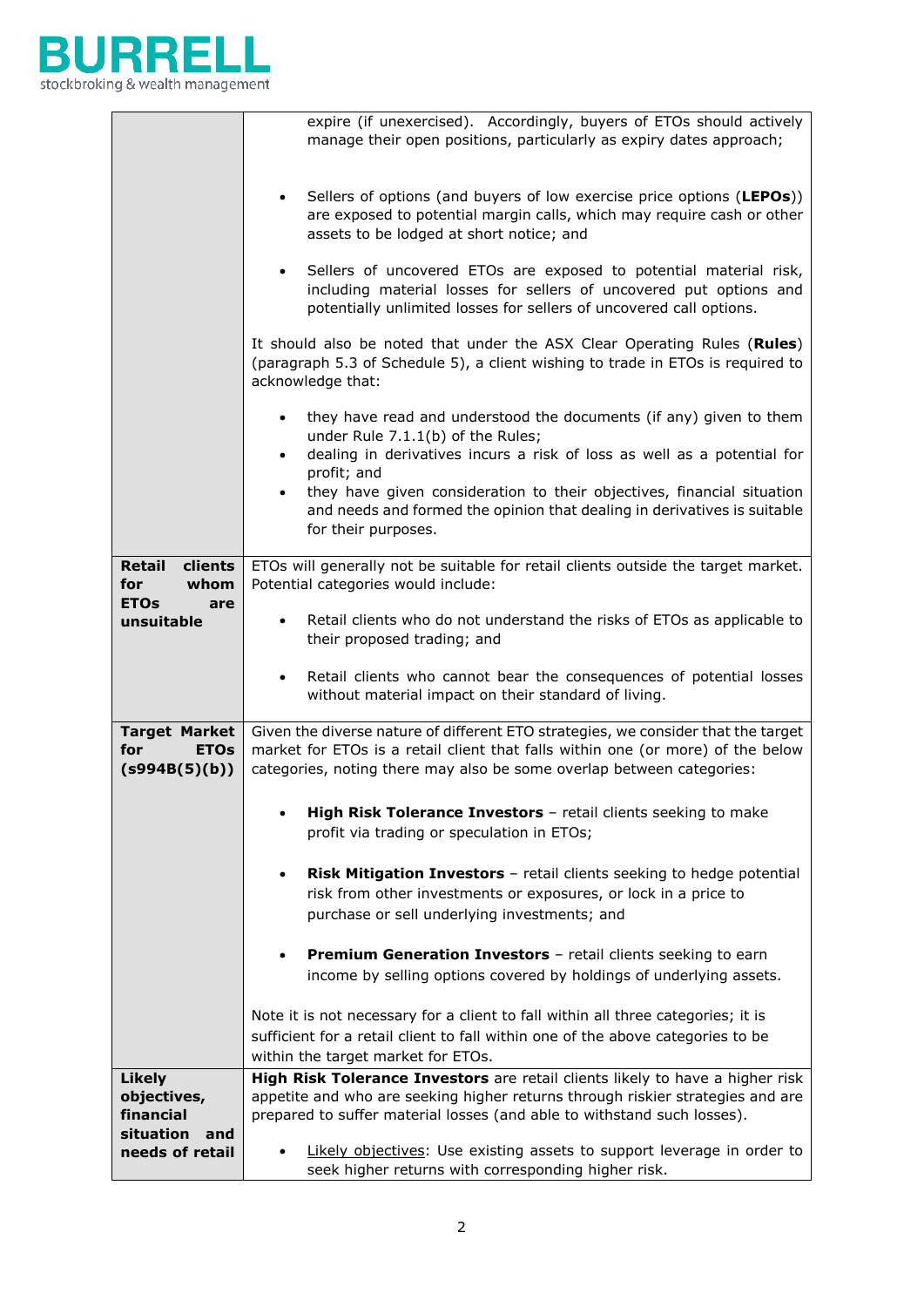

| clients in the              |                                                                                                                                                                                                                                                                                                                                                                                         |
|-----------------------------|-----------------------------------------------------------------------------------------------------------------------------------------------------------------------------------------------------------------------------------------------------------------------------------------------------------------------------------------------------------------------------------------|
| target market               | Likely financial situation: Have a relatively high and regular income<br>and/or substantial holdings of capital available for investment. Are able<br>to withstand losses from trading without causing distress or material<br>impact on living standards. Have available liquid assets to fund<br>potential margin calls. Have a good understanding of ETOs and trading<br>strategies. |
|                             | Likely needs: Wish to use spare capital to make enhanced returns                                                                                                                                                                                                                                                                                                                        |
|                             | Risk Mitigation Investors are retail clients who are likely to be relatively risk<br>averse and are looking to protect previous gains, lock in purchase or sale<br>prices, or mitigate against potential future losses.                                                                                                                                                                 |
|                             | Likely objectives: Protect previous gains or mitigate against potential<br>$\bullet$<br>future losses and/or lower the cost of acquiring underlying assets.                                                                                                                                                                                                                             |
|                             | Likely financial situation: Have existing investments or exposures<br>$\bullet$<br>which the retail client wishes to hedge.                                                                                                                                                                                                                                                             |
|                             | Likely needs: Loss or profit protection.                                                                                                                                                                                                                                                                                                                                                |
|                             | Premium Generation Investors are likely to be retail clients with a moderate<br>risk appetite who are looking to increase their yield but prepared to have the<br>options exercised against them.                                                                                                                                                                                       |
|                             | Likely objectives: Increase their income return.<br>$\bullet$                                                                                                                                                                                                                                                                                                                           |
|                             | Likely financial situation: Hold existing positions in underlying stocks.<br>$\bullet$<br>Require a regular income. Are able to address capital gains tax<br>position if ETOs sold by the retail client are exercised against them.                                                                                                                                                     |
|                             | Likely needs: Increase income return.                                                                                                                                                                                                                                                                                                                                                   |
| Different ETO<br>strategies | We expect High Risk Tolerance Investors will be likely to engage in the<br>following strategies:                                                                                                                                                                                                                                                                                        |
|                             | Buying call options and put options (noting that these financial<br>$\bullet$<br>products, of themselves, may not be particularly high risk depending<br>upon the circumstances) (Level 1 ETOs);                                                                                                                                                                                        |
|                             | Selling covered call options (Level 2 ETOs);<br>$\bullet$                                                                                                                                                                                                                                                                                                                               |
|                             | Selling uncovered options (both put options and call options) (Level 3<br>$\bullet$<br>ETOs); and                                                                                                                                                                                                                                                                                       |
|                             | Trading in LEPOs.                                                                                                                                                                                                                                                                                                                                                                       |
|                             | We expect Risk Mitigation Investors will be likely trading in Level 1 ETOs.                                                                                                                                                                                                                                                                                                             |
|                             | We expect Premium Generation Investors will be likely trading in Level 2<br>ETOs.                                                                                                                                                                                                                                                                                                       |
|                             | Finally, we consider that the target market for ETOs includes any retail client<br>whose open ETO position are being closed out at any time (whether on the<br>instruction of the retail client, due to the exercise of rights by us, by action of                                                                                                                                      |